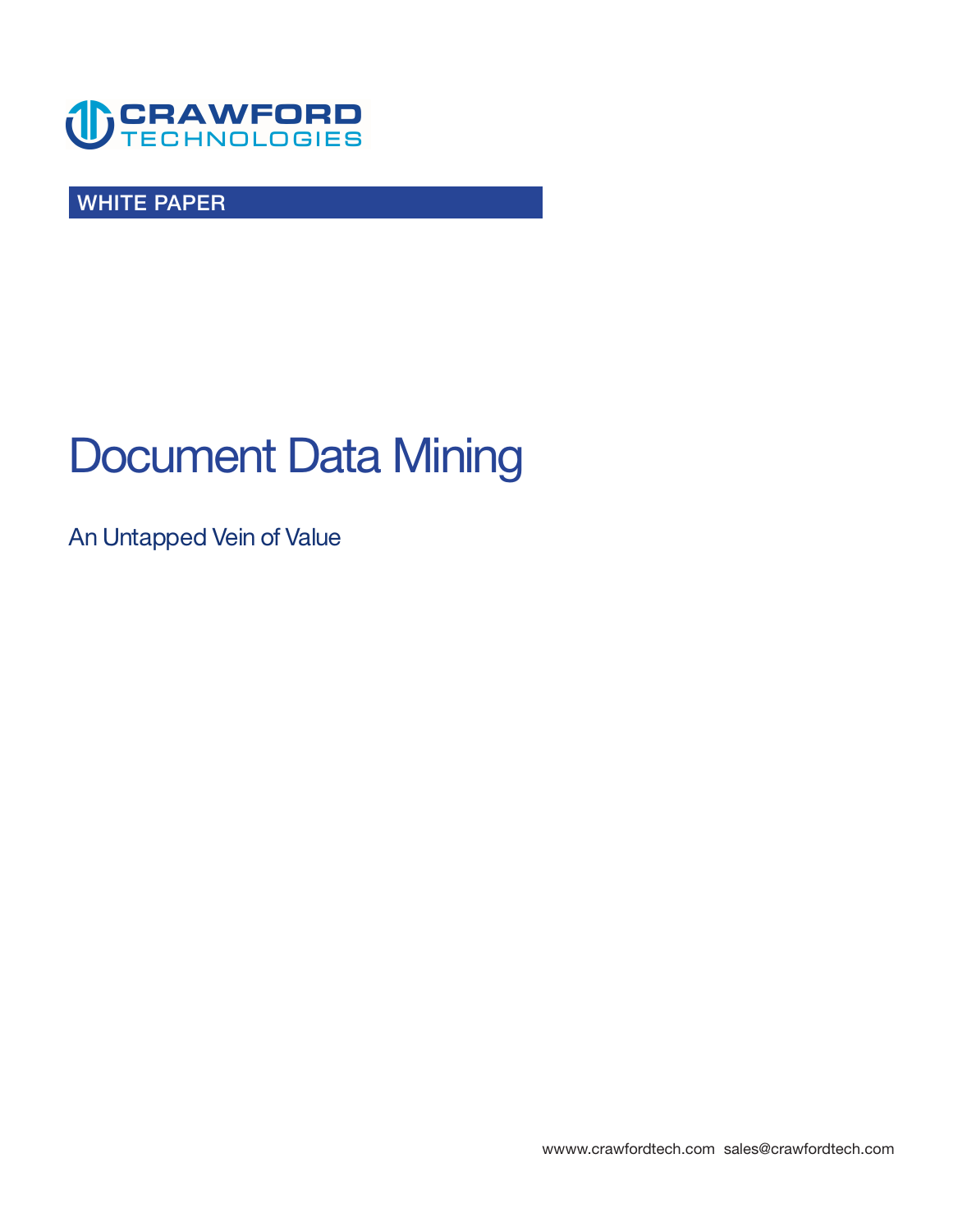#### **Introduction**

**Data mining is an exotic-sounding term that conjures images of forensic computer analysts plucking nuggets of information from vast stores of digital data and using it to identify trends and connected behaviors. While mining operations can be complex and mysterious, lots of applications for extracted data do not involve searching for hidden patterns and correlations. A bountiful source for useful data, and one often overlooked, are everyday business documents.** 

**Documents already contain information gathered from various sources across the enterprise. This data can enable document operations to be more efficient and accurate, or take advantage of new technology. It can help businesses understand their customers better, build more relevant communications, and improve the customer experience. Additionally, data mined from archived documents can help companies develop marketing strategies or follow regulatory directives.** 

**Extracted document data can populate inserter files, create indexes for archived pages, or convert messages into alternative forms such as creating accessible communications. It can also be used to drive transpromo messaging, re-sequence print files, or combine mail pieces as part of a householding strategy.** 

**Companies wishing to exploit the advantages of white paper workflows will almost certainly be interested in extracting data from print files. Controlling the integrity of mail pieces generated from several jobs after merging them for print production is imperative. Barcodes constructed with data extracted from the original pages ensure every page is accounted for by the finishing equipment. Extracted data can also make automated reprints possible, in case a document is damaged.** 

#### **A Competitive Advantage for Service Providers**

**Print/mail service providers frequently do not have access to the raw data used to compose the documents they are charged with printing and distributing. Their only source of data is contained in the print file. Even basic operations such as extracting address data for postal processing or determining page counts relies on their ability to inspect, remove, and sometimes replace data that exists on the printed pages.** 

**Data mining tools can allow print service providers to streamline their own processing workflows and add value for their customers. A shop producing investment account statements, for instance, might segment high-balance accounts from the rest of the print run. They could add reports, print statements on higher quality paper, or assemble the pages into portfolio binders instead of folding and inserting statements into window envelopes. Offering more functionality fueled by data mining distinguishes print service providers from their competitors and allows them to charge higher rates.** 

**The best source of data necessary for a wide variety of uses is often overlooked. Extracting data from documents may be the best approach.**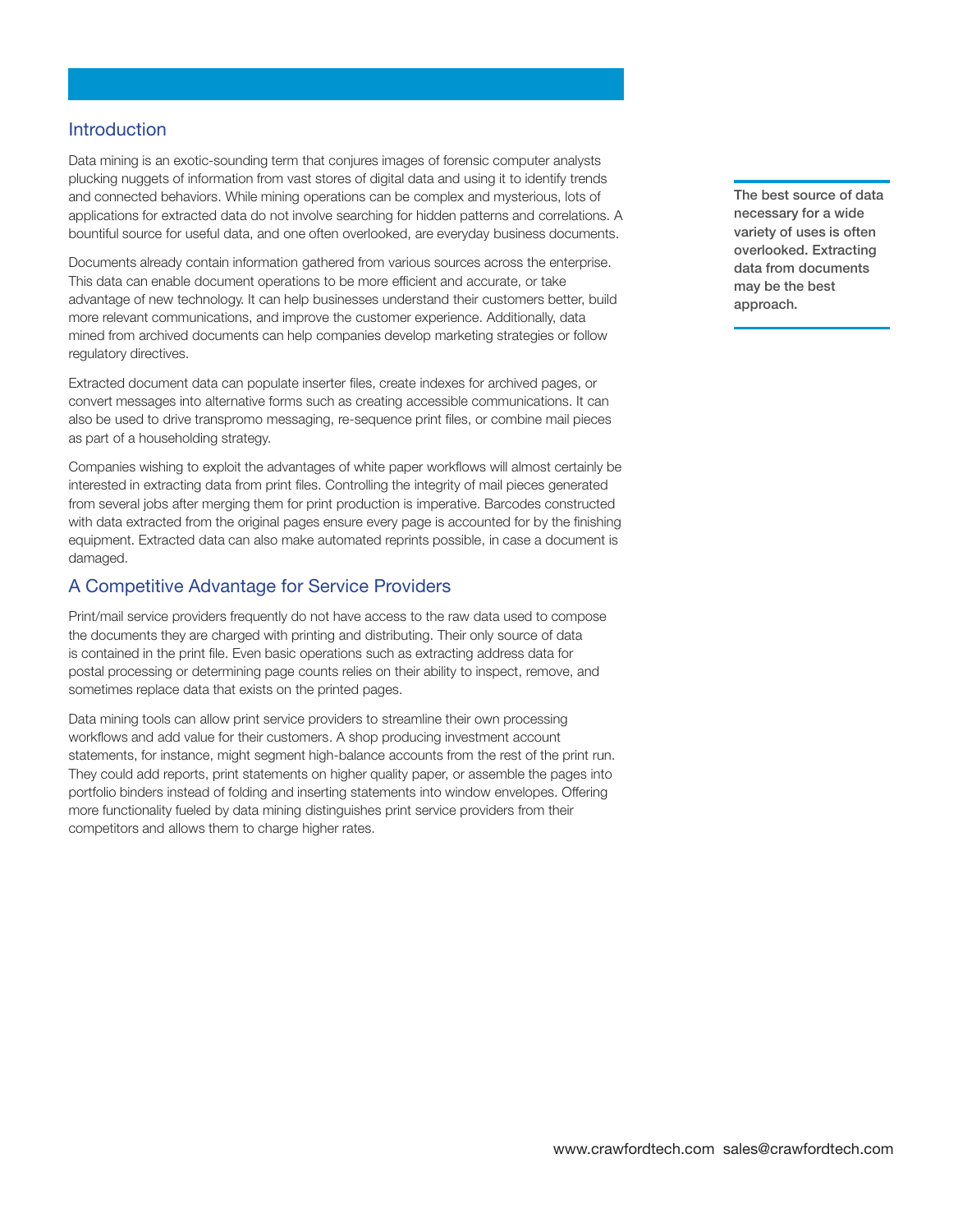# **Combine with Outside Data**

**Sometimes, extracted data can be joined with other information beyond the source documents to compose entirely new documents which may be delivered on paper or digitally. A company could, for example, combine credit card transaction data with demographic customer information to create relevant offers corresponding to a customer's purchases, income level, or age. The offers may be delivered as embedded ads on the credit card bill, as calls to action in digital bills, or even used to selectively insert pre-printed marketing material into envelopes.** 

**In another example, data about individual customers may reside in a CRM database, but not in the documents themselves. It is necessary to extract match keys, such as account numbers, from the print file to access more information from the CRM system. This is important when creating accessible documents as customers may demand different document formats, depending on their abilities and resources. Customers may need large print, braille, or auditory delivery forms of the documents. Companies are obliged to satisfy reasonable accommodation requests, which are recorded in the CRM database. Connecting the document data to external data sources is an efficient way to comply with the law.** 

## **Why Get Data from Documents?**

**It may seem odd, looking to documents as a source of data, but there are advantages to accessing this readily available information as an alternative to acquiring the data from the original sources. Accessing records stored in far flung databases scattered throughout the enterprise requires the services of IT specialists, secure connectivity, and data structure knowledge.** 

**Obtaining funding and support for such initiatives can be a lengthy and uncertain process. Most times, pulling needed information right from the documents is one of the few ways projects will get done within a reasonable time.** 

**Document archives are static, whereas data warehouses usually contain only the most current information. Any project that requires information from the past is more likely to find accurate data stored in the pages that were created at the time.** 

**Since the content within bills and statements often comes from many disparate systems, the collection of data is considered the official record of transactions that must be maintained to meet the organization's regulatory obligations regarding customer communications. As the only trusted source for this vital data, it's clearly essential that the information be complete and accurate.** 

**A good example is legal discovery. Companies responding to litigation, audit, or regulatory inquiries can find themselves in a bind. Finding and extracting data stored in old versions of multiple systems (that may have changed over time) will require spending money on outside service providers and/or the attention of skilled individuals from the company's IT staff. Either way, compliance will be difficult, disruptive, and expensive.** 

**Without a comprehensive data history, information collected from document archives can satisfy the legal mandates. What might have taken months to achieve when dealing with the raw data can be accomplished in weeks if the e-discovery data can be pulled from the document storehouse.** 

**As the only trusted source for this vital data, it's clearly essential that the information be complete and accurate.**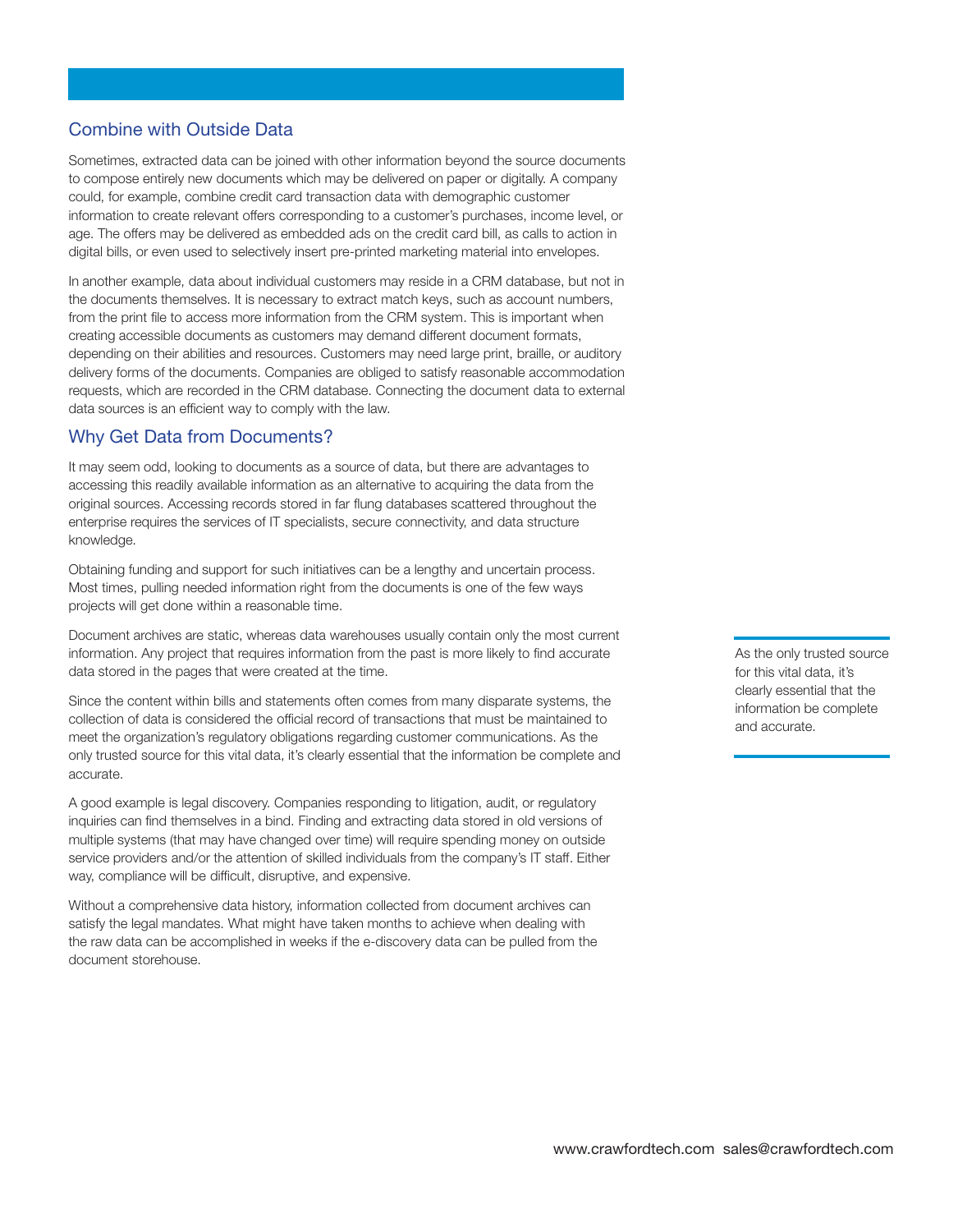# **Using the Right Tools**

**This doesn't mean extracting document data is easy. Documents are designed for consumption and interpretation by humans, not machines. Common items programmers use to identify data in databases such as tags or fixed file structures are missing from print files. Locating specific information locked in documents requires techniques such as data markers, offsets, rules, and verification. Documents frequently feature conditions that result in exceptions or unique circumstances, which must be handled as part of the data mining operation. Isolating the correct data involves combining physical page location, inspection, and logic. Without great tools to find and interpret the data, the process of extracting information from print files is tedious. It may even be impossible.** 

**Mining data from documents is often performed by forms analysts, document designers, or business unit staff members. They are not computer programmers. Constructing the routines to find and extract the data must be done in a graphical manner, using a friendly interface. Highlighting data fields on a screen is infinitely easier than manually computing x and y coordinates or writing IF-THEN-ELSE logic by hand. The ability to create embedded, nonprinting data elements within documents stored in archives is a powerful capability, and greatly simplifies data extraction when accessing the archive in the future.** 

## **Resourceful Uses for Extracted Data**

- **Uses for extracted document data are nearly unlimited. Advances in printing technology and digital delivery channels have made it possible for document developers to make messages more personal, relevant, and effective than ever. Here are a few examples:**
- **Delivery address data from a bank statement can trigger maps or personalized driving directions for customers who live near a newly opened branch.**
- **Item purchase transaction details can generate a QR code leading to instructional videos that answer frequently asked questions about purchased products, cutting down on product returns and increasing customer satisfaction.**
- **Transactional information related to past payments can be used to suppress mailing a remittance envelope to customers who always pay online.**
- **Analysis of services listed on bills enables the generation of marketing messages for upgrades or additional services – and prevents the company from marketing for services to which customers are already subscribed.**
- **The ability to create embedded, non-printing data elements within documents stored in archives is a powerful capability, and greatly simplifies data extraction when accessing the archive in the future.**
- **Account, customer, and invoice information included on a bill are used to construct a printed Personal URL leading to a web page featuring personalized incentives for converting to paperless billing.**

**The ability to create embedded, non-printing data elements within documents stored in archives is a powerful capability, and greatly simplifies data extraction when accessing the archive in the future.**